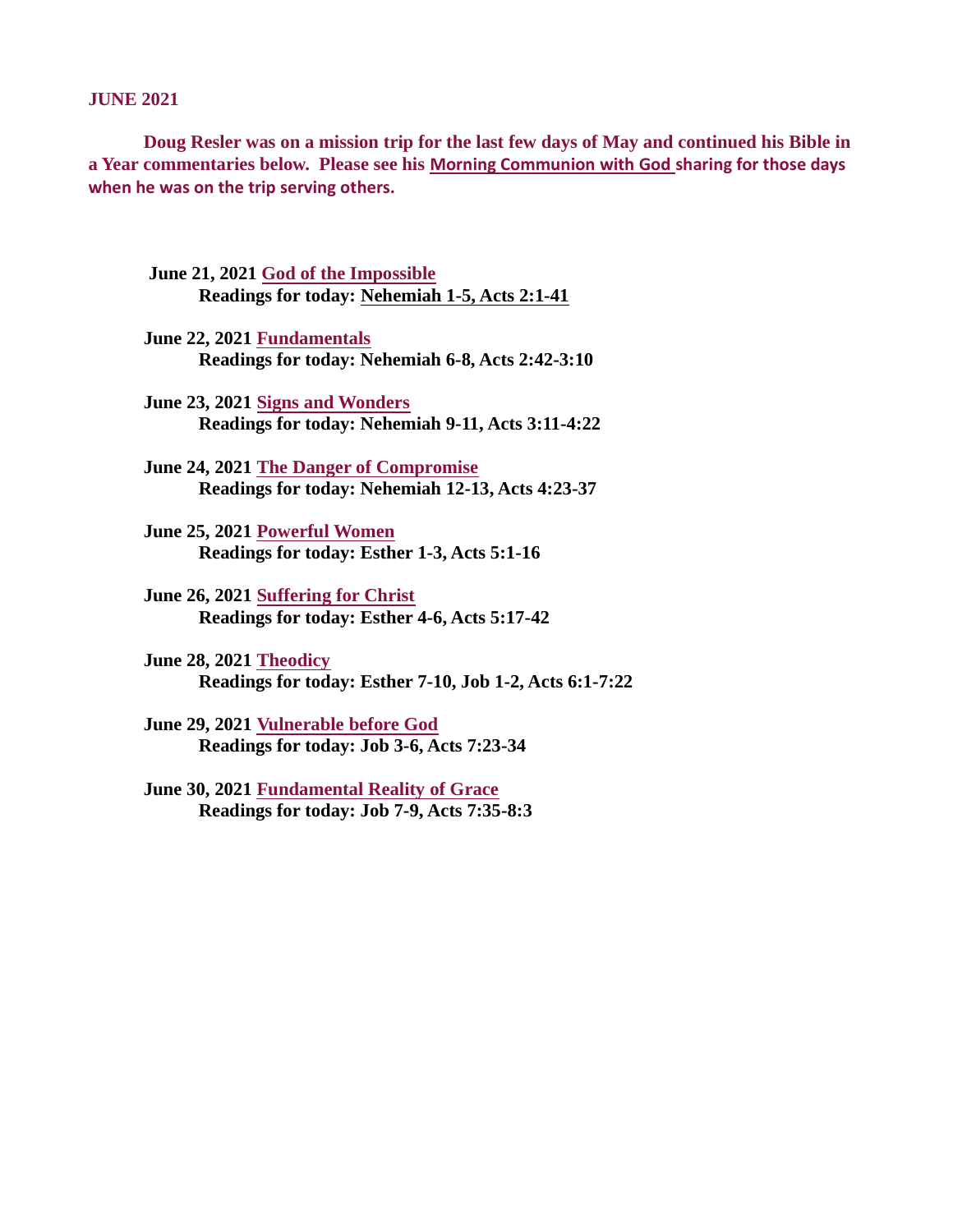### June 21, 2021 God of the Impossible

<span id="page-1-0"></span>Readings for today[: Nehemiah 1-5, Acts 2:1-41](https://www.biblegateway.com/passage/?search=Nehemiah+1-5%2C+Acts+2%3A1-41&version=ESV)

I just returned home after 24 days in Africa. We hosted four training conferences in four different regions of Uganda and Ethiopia. We trained and interviewed and prayed over 743 indigenous church planters from South Sudan, Uganda, and Ethiopia. 351 of those are brand new church planters who were commissioned and sent out to villages where they have never heard the gospel. These men and women go out as sheep amidst wolves. They contend against very real spiritual forces of evil. They are often persecuted and beaten and imprisoned and threatened with death by witch doctors, Muslim imams, and other followers of pagan, tribal religions. Some even pay the ultimate price for their faithfulness. From a human perspective, the task they face is impossible. The challenges are insurmountable. There is no rational way they can possibly succeed. They have no political power. Very little in the way of worldly wealth. They lack education. And yet God is using them to change the world, one village at a time.

Our God specializes in doing the impossible. Our God loves to show up when the odds are stacked against us. He does His best work when all hope seems lost. Consider the dire straits of the people living in Jerusalem. They had been faithful. They had answered God's call. They had left their lives in Babylon to return home to Jerusalem to rebuild the Temple. They had rededicated themselves to living according to God's Law under the leadership of Ezra. But they were still oppressed. Still at the mercy of the enemies who surrounded them. They had no protection. No way of defending themselves. The lack of a city wall was an open invitation to marauders to come in and destroy all they had worked so hard to build. I am sure many requests had been made over the years to the Persian kings to rebuild the city. All had been turned aside. The rebellious reputation of their city was well-known. The Persians purposefully left it in ruins to serve as a deterrent to the region. Decades of royal precedent stood in their way. The sheer size and scope of a potential rebuilding project was overwhelming. The political opposition was powerful and well-connected. In short, a change seemed impossible.

But Nehemiah believed God could do the impossible. So he prayed for the impossible. For days he prayed and fasted and wept before the Lord. He cried out to God on behalf of his people. He cried out to God on behalf of his city. He cried out to God to be faithful to His promises. But Nehemiah didn't just pray for the impossible, he also prepared for the impossible. He prepared for the day when he would be given the opportunity to present his request to the king. He put together a timeline for the project. Made a list of the materials he would need. When Artaxerxes asked him what he needed to make it all happen, he was ready and the king agreed. Finally, Nehemiah didn't just pray for the impossible. He didn't just prepare for the impossible. When the time came, he stepped out in faith to do the impossible. Like Noah building the ark before the rain or Moses stepping into the Red Sea before it parted or the widow of Zeraphath feeding Elijah her last cake before her jars of oil and flour refilled; Nehemiah went forward trusting the hand of the Lord to be upon him. He knew the project would be daunting. He knew the people would get discouraged. He knew the opposition would be fierce. But he never wavered in his faith. He knew God could do the impossible. "The God of heaven will make us prosper, and we his servants will arise and build…" (Nehemiah 2:20)

Jesus once said, "Ask and you will receive." James once said, "You have not because you ask not or you ask wrongly to spend it on your passions." You see, the reason we do not see God do the impossible is often because we do not ask for it or we do not ask for it rightly. We are far too content with our lives. We settle for comfort and security when all the while Jesus is calling us to risk everything for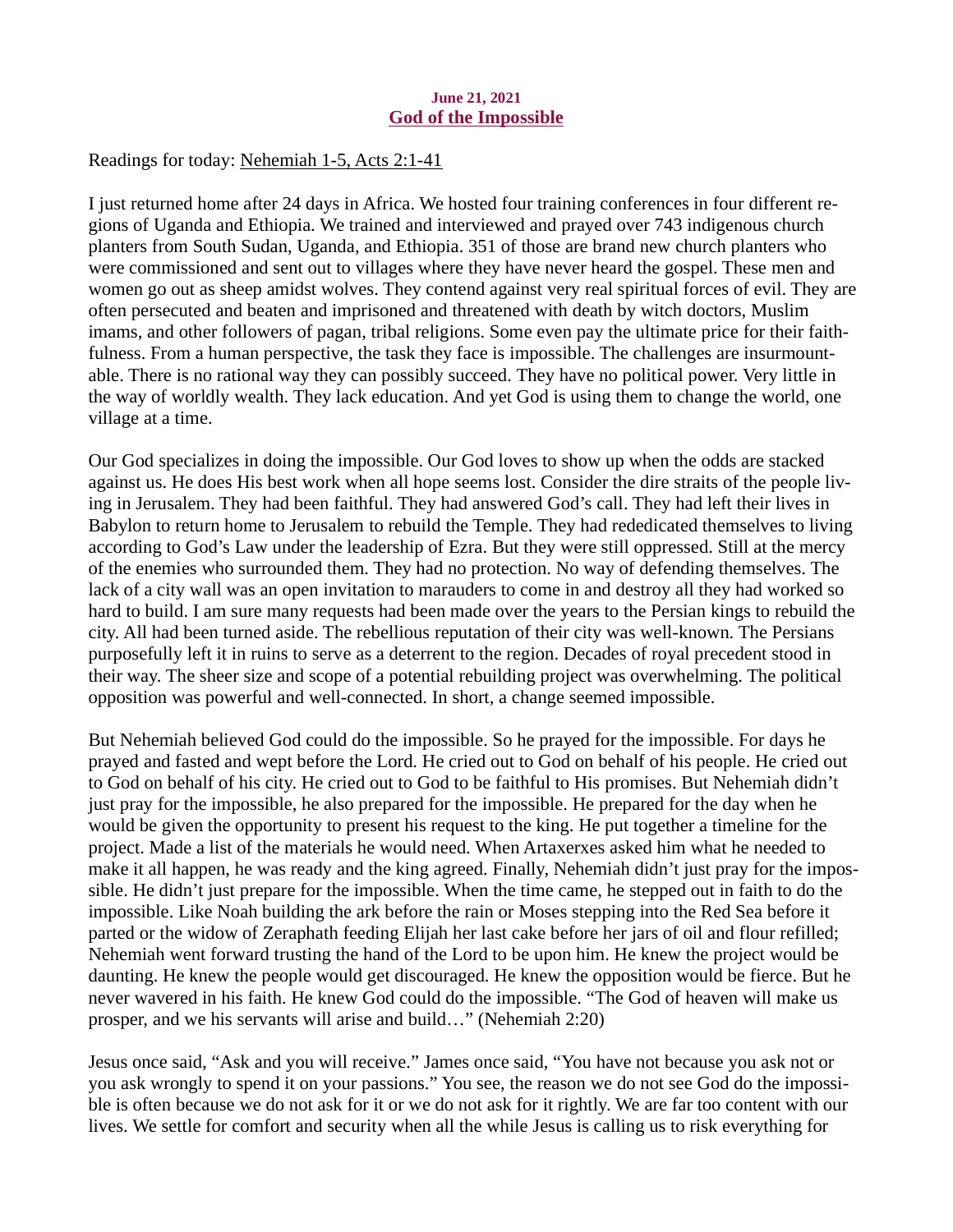Kingdom-greatness. The men and women I train have nothing so they rely on God for everything. They pray in expectation for miracles to take place and God answers their prayers. He does the impossible by healing the sick, delivering the demonic, and raising the dead. He does the impossible by converting witch doctors and Muslim imams. Sacred trees are cut down to build church buildings. Mosques become Christian houses of worship. Yes, they suffer. Yes, some of them even die. But they keep their eyes on Christ. They belong to a Kingdom that is not of this world. It's simply incredible to witness. Nehemiah risked it all as well. He gave up the comfort and security of the king's court to take on the impossible task of rebuilding the wall around Jerusalem. He prayed in expectation that God would be faithful. He prepared in expectation that God would answer his prayers and change the heart of the king. He took action in expectation that the hand of God would be with him until the project was complete.

God is the same yesterday, today, and forever. He's the same over here as He is over in Africa. He's the same today as He was back in Nehemiah's time. He's still the God of the impossible. So what impossible thing are you facing in your life today? What insurmountable challenge is confronting you right now? Are you willing to give it to God? Are you willing to surrender it to God? Are you willing to leave it in God's hands and trust Him with the outcome? Will you commit to pray for the impossible? Prepare for the impossible? And when God calls, step out in faith to do the impossible?

Readings for tomorrow: Nehemiah 6-8, Acts 2:42-3:10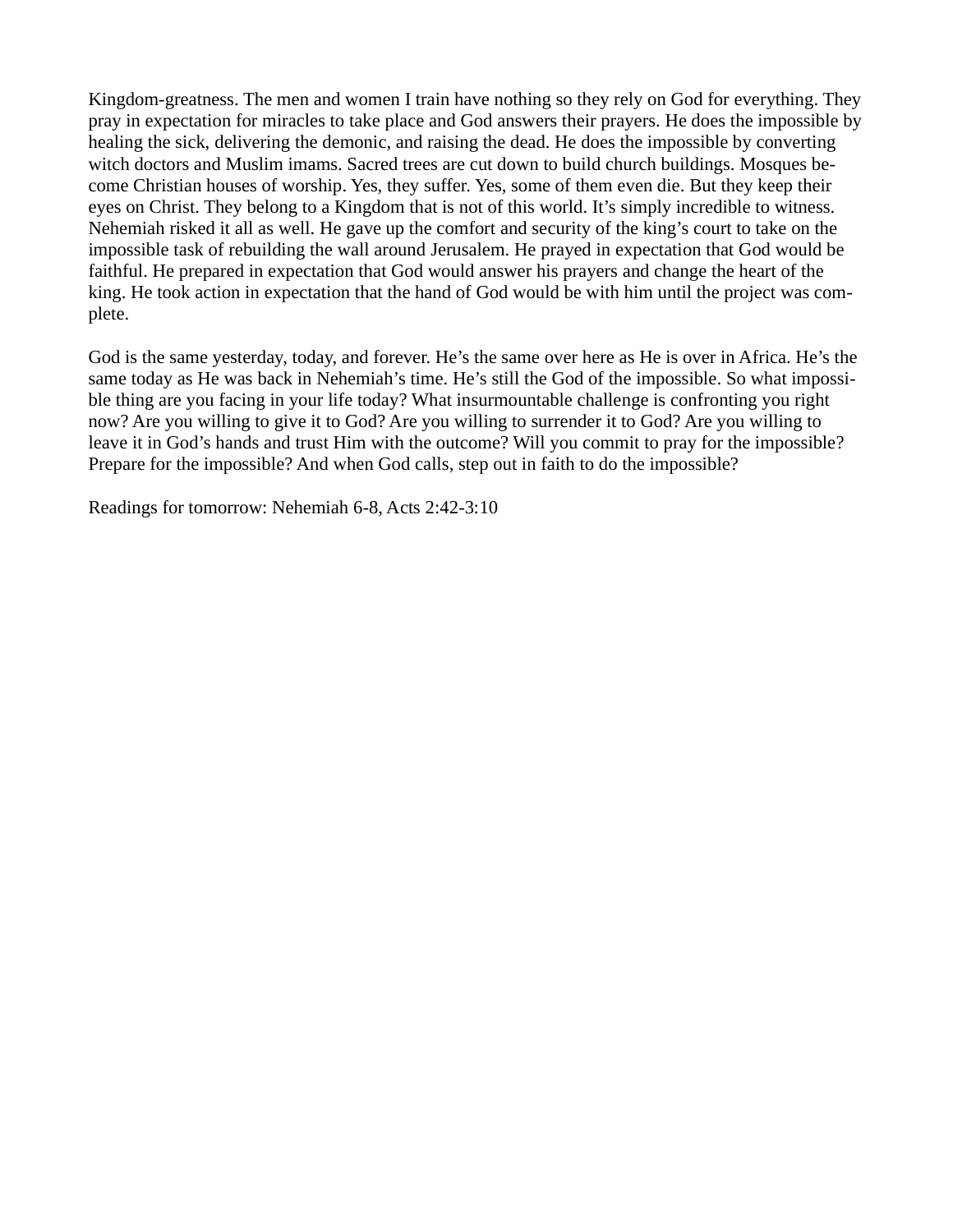## June 22, 2021 Fundamentals

<span id="page-3-0"></span>Readings for today[: Nehemiah 6-8, Acts 2:42-3:10](https://www.biblegateway.com/passage/?search=Nehemiah+6-8%2C+Acts+2%3A42-3%3A10&version=ESV)

I love it when both New and Old Testament passages come together to convey the same eternal message. Today, the people of Israel gather to hear the reading of the Law. They build Ezra a pulpit and he preaches for days. Teaching. Exhorting. Encouraging. Challenging the people to submit their lives to God's Word and live according to His ways. The Levites are there alongside him. Interpreting the Law so God's people can understand and apply it to their lives. It's not a hard sell. The Spirit of God has clearly been at work in the hearts of His people, preparing them for this moment. I love how the Bible describes their reaction…

"And the ears of all the people were attentive to the Book of the Law." (Neh. 8:3)

"And Ezra blessed the Lord, the great God, and all the people answered, "Amen, Amen," lifting up their hands. And they bowed their heads and worshiped the Lord with their faces to the ground." (Neh. 8:6)

"And Nehemiah, who was the governor, and Ezra the priest and scribe, and the Levites who taught the people said to all the people, "This day is holy to the Lord your God; do not mourn or weep." For all the people wept as they heard the words of the Law. Then he said to them, "Go your way. Eat the fat and drink sweet wine and send portions to anyone who has nothing ready, for this day is holy to our Lord. And do not be grieved, for the joy of the Lord is your strength." So the Levites calmed all the people, saying, "Be quiet, for this day is holy; do not be grieved." And all the people went their way to eat and drink and to send portions and to make great rejoicing, because they had understood the words that were declared to them." (Neh. 8:9-12)

Then I flip over to our New Testament reading. These are some of my favorite verses in all the Bible. It describes the heart of the first church. They've just heard the first Christian sermon ever preached. Miraculously, they each heard it in their own heart language. They were cut to the heart. Thousands were baptized. And then they must have looked at each other and said, "Now what?" There was no history to rely on. No tradition to fall back on. This whole "church" was brand new. At the same time, they were Jews. Their people had been walking with God for ages. They remembered their history. Perhaps Peter's preaching reminded them of Ezra! So they do what's natural for them. They devote themselves to the apostle's teaching. They devote themselves to each other in deep, spiritual fellowship. They share meals together, especially the Lord's Supper. And they pray. They don't need programs. They don't need some big vision. They don't set hairy, audacious goals. They simply commit themselves to the same ancient spiritual disciplines that have always guided God's people.

"And they devoted themselves to the apostles' teaching and the fellowship, to the breaking of bread and the prayers. And awe came upon every soul, and many wonders and signs were being done through the apostles. And all who believed were together and had all things in common. And they were selling their possessions and belongings and distributing the proceeds to all, as any had need. And day by day, attending the temple together and breaking bread in their homes, they received their food with glad and generous hearts, praising God and having favor with all the people. And the Lord added to their number day by day those who were being saved." (Acts 2:42-47)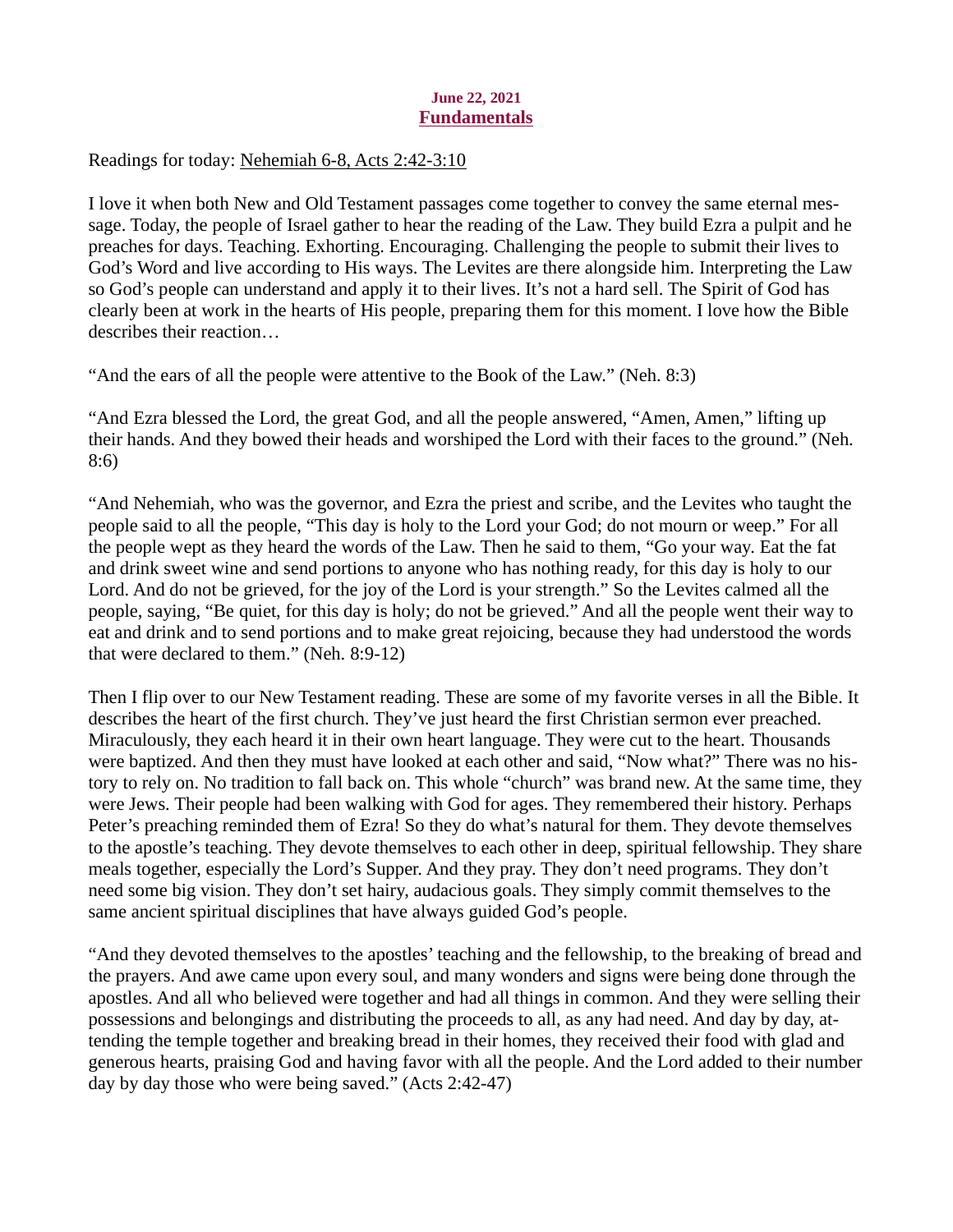I talk to people all the time who long for a deeper life with God. They always seem to be looking for the silver bullet or some magic formula. They want to know the secret. The key. The one thing that will help them pierce the veil that they believe separates them from experiencing the fullness of God's love. But here's the honest truth. There are no shortcuts. There is no easy five-step process. It requires a lifelong obedience in the same direction. It requires a faithful, consistent, daily engagement over the long haul with God's Word and God's people to grow in our faith. Yes, God is always there for us. But He is no cosmic bellhop. Yes, God always loves us. But He is not co-dependent. He doesn't need us in the way we need Him. Yes, God's grace is endless, boundless, and free. But He will not save us from the consequences of our sin. Instead, He promises to use even our pain to grow us into the image of His Son.

Friends, you may think you don't have time to add one more thing to your already overloaded day. You may believe you don't have the bandwidth to spend time with God each day or gather with God's people each week. You may think it's enough that you raised your hand and invited Christ into your heart. But if you want to experience then fullness of God's presence. If you want to experience the greatest depth of communion with your Creator. If you want to live in the confidence of knowing you are loved with an everlasting love, you must re-orient your life around the fundamental spiritual disciplines of prayer, God's Word, worship, and fellowship with other believers.

Readings for tomorrow: Nehemiah 9-11, Acts 3:11-4:22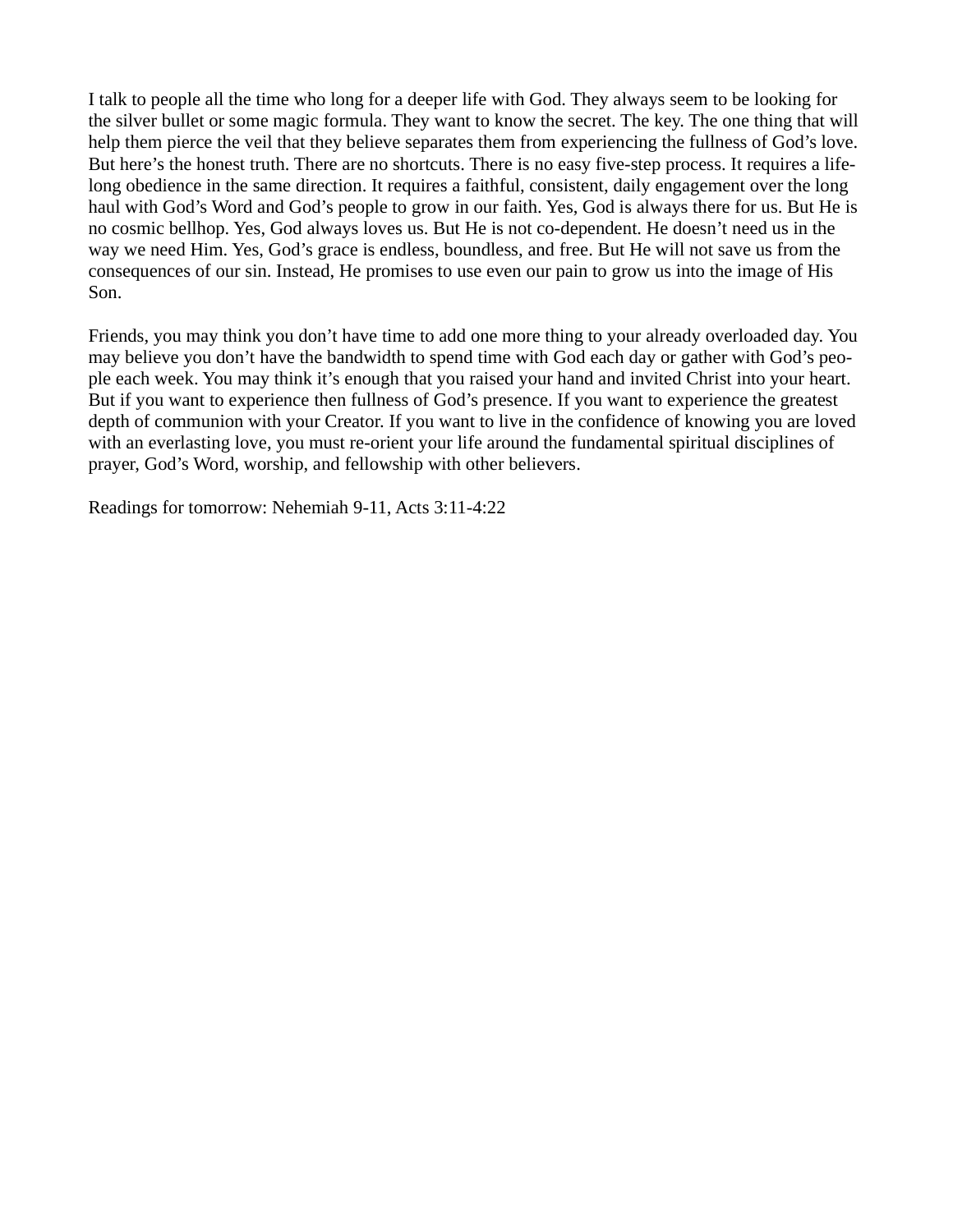### June 23, 2021 Signs and Wonders

## <span id="page-5-0"></span>Readings for today: [Nehemiah 9-11, Acts 3:11-4:22](https://www.biblegateway.com/passage/?search=Nehemiah+9-11%2C+Acts+3%3A11-4%3A22&version=ESV)

The signs and wonders of God are a marvel to behold. I have seen the sick miraculously healed. I have seen the chains of addiction be loosed in a person's life. I have seen the demonized set free. I have seen relationships irreparably broken by restored. I have seen the hardest of hearts be softened by the gospel. I have even seen the dead raised with my own two eyes. Each and every one a miracle. Each and every one a divine intervention by Almighty God. It's easy to be dazzled by such displays of power. It's easy to get caught up in the joy and excitement of it all. It's easy to fall into the trap of craving more and more of God's blessings. More and more of God's good gifts. More and more of God's eschatological goodies and miss out on the main point of it all. The Giver is greater than the gift. The Blessed One is more than His blessings. A relationship with God is more precious than all the silver and gold in the world.

In the passage we read today, the people marvel at the healing power that flowed through Peter when he made the lame man walk. The man had been crippled from birth. Everyone knew him because he was carried each day to the Beautiful Gate of the Temple where he would ask for alms. For forty years, he had been in this condition and now the people see him dancing and singing and shouting praises to God. It must been a wonder to behold! Immediately a crowd gathers. They want to know how and why this happened. They want to meet the man who could perform such miracles. But Peter is quick to point them beyond himself. "And when Peter saw it he addressed the people: "Men of Israel, why do you wonder at this, or why do you stare at us, as though by our own power or piety we have made him walk?" (Acts 3:12) Peter knows he's just God's instrument. He's just the conduit through which God has made Himself known. He also knows why God performed the miracle. Signs and wonders are never an end in themselves. They are designed by God to create an opportunity for the preaching of the gospel.

One of the things we get to do when we are over in Africa is interview church planters. We only send them to unreached villages. To people who have never heard the name of Jesus. They are often attacked. Persecuted. Beaten. Imprisoned for their faith. But usually somewhere along the way there is a power encounter. A sign is performed. Someone is healed. The dead are raised. The demonized are set free. And such miracles draw a crowd as you can imagine. That's the moment the church planter has been praying and waiting for. The gospel is preached. Many come to Christ. A church is planted. It's amazing to witness.

Friends, the same God who is at work over in Uganda and Ethiopia is at work in America as well. The same God who performs miracles in villages and communities all across Africa is performing miracles in places like Parker and Elizabeth and Denver as well. He is at work in our homes. He is at work in our communities. He is at work in our lives. He is making Himself known through signs and wonders so that we will get the opportunity to share the gospel with those who do not yet believe. God wants to make Himself known for there is salvation in no one else. There is no other name given under heaven by which we might be saved but the name of Jesus.

Readings for tomorrow: Nehemiah 12-13, Acts 4:23-37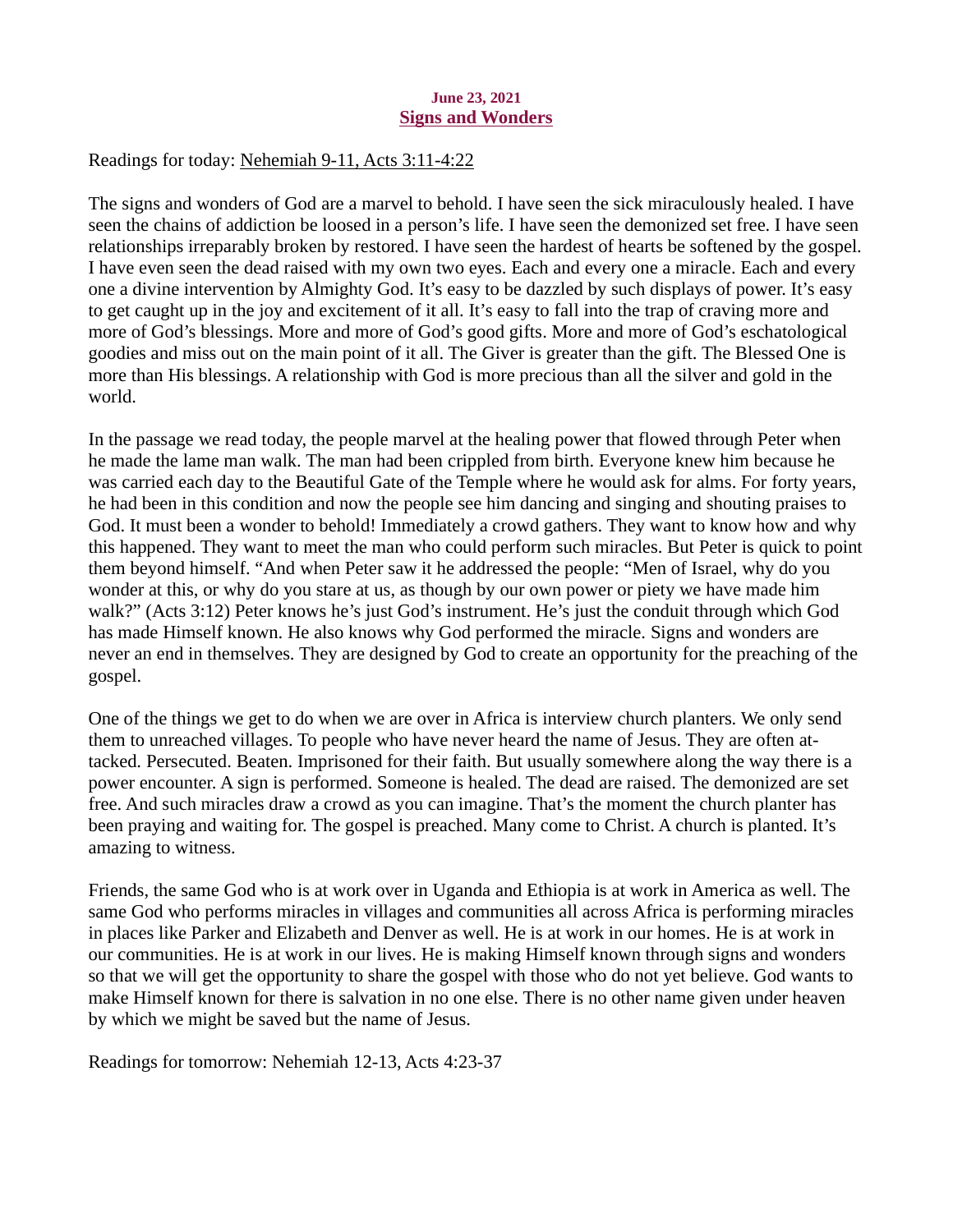### June 24, 2021 The Danger of Compromise

## <span id="page-6-0"></span>Readings for today: [Nehemiah 12-13, Acts 4:23-37](https://www.biblegateway.com/passage/?search=Nehemiah+12-13%2C+Acts+4%3A23-37&version=ESV)

It usually starts small. A tiny step. A shift of one degree. One little compromise. We justify it in all sorts of ways. Surely God will understand. Surely God will make an exception this one time. Surely God knows we aren't perfect. But then the compromises keep coming. A tiny step turns into several larger steps. One degree turns into two degrees then three. One little compromise opens the door to other, more significant compromises and the next thing we know, we are in full rebellion against God's commands.

The last chapter of Nehemiah details a list of reforms he instituted for the people of Israel. It's a startling way to end a book. No "happily ever after." No "riding off into the sunset" for Nehemiah. His story ends in conflict. His story ends in confrontation. He even loses his temper and starts beating people and tearing out their hair! All this coming after an amazing time of worship where the entire population of Jerusalem gathered to sing the praises of God!

It is so easy for us to compromise. So easy for us to slide back into old habits. Someone once told me that humanity's ability to sin is only surpassed by her ability to justify her sin. I believe it. I see it in my own life. The people of God compromised in all sorts of ways. They allowed people of foreign descent, people who worshipped other gods, to join them in worship at the Temple. For the sake of political expediency, they gave Tobiah - one of their sworn enemies - his own room in the Temple. They neglected to care for the Levites and other Temple servants by refusing to tithe, forcing them to fend for themselves. They refused to honor the Sabbath. They married foreign women. Even their spiritual leaders desecrated their priestly office by intermarrying with those who did not worship Yahweh. In each case, I can almost hear the justifications. I can imagine the rationale. Our wives promised to put away their foreign gods! We're trying to rebuild our lives and local economy and have work on the Sabbath! If we give Tobiah a place of honor, perhaps he'll leave us alone. From a human perspective, it all makes sense.

If I am honest, I too fall into these same traps. It's easy for me to justify neglecting my time with God. It's easy for me to enter into worship and make it all about me and what I get out of it. It's easy for me to justify working 24/7 without ever taking a break. It's easy for me to give in to certain people in my life simply to avoid conflict. It's easy for me to compromise my convictions for the sake of those I love. Frankly, it never ends well. Eventually all the little compromises I make start to stack up along the way, creating a burden far too heavy for me to bear. Eventually, the house of cards I build comes crashing down around me, leaving me far worse off than I could have imagined. God demands my obedience. Jesus Himself says, "If you love Me, you will obey My commands." Following Christ is not easy. Following Christ requires great sacrifice. Following Christ means dying to "Self" with all its disordered desires and unrestrained passions. Take an honest assessment of your life. Where are you compromising? Where are you rationalizing away your sin? Turn and confess, knowing God is faithful and just to forgive you for your sin and cleanse you from all unrighteousness.

Readings for tomorrow: Esther 1-3, Acts 5:1-16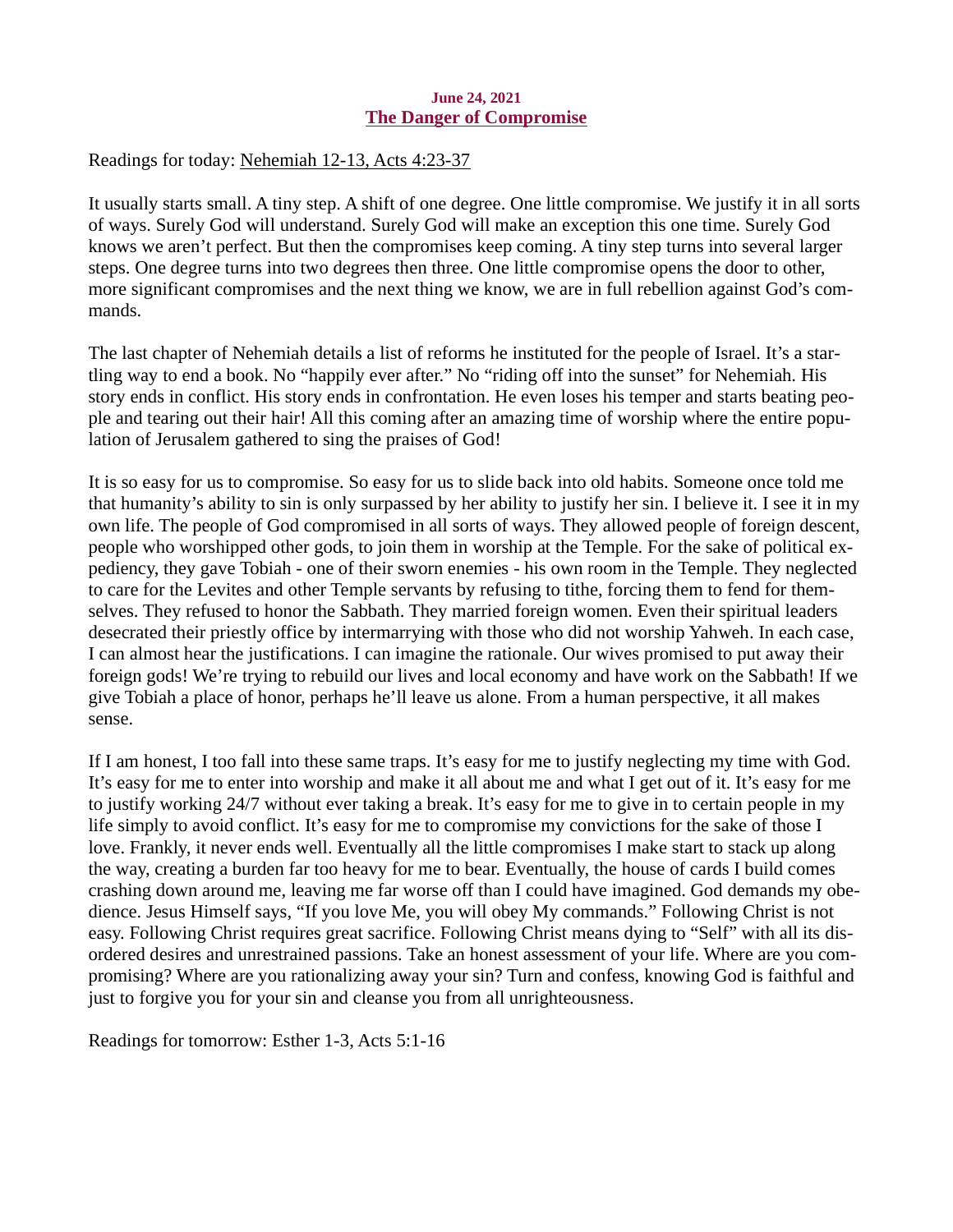### June 25, 2021 Powerful Women

## <span id="page-7-0"></span>Readings for today: [Esther 1-3, Acts 5:1-16](https://www.biblegateway.com/passage/?search=Esther+1-3%2C+Acts+5%3A1-16&version=ESV)

I love the women of the Bible. They live in incredibly difficult times. They live in cultures where they are treated more as property than people. They are subject to all kinds of abuse and neglect. They have no rights and no legal recourse. They are prized for their physical beauty and cast aside when it fades. Their worth is determined by the number of male children they bear and they are shamed if they cannot produce. It's a brutal, harsh existence and it would be easy for the women to throw up their hands in despair. It would be easy for them to feel helpless and hopeless. Resign themselves to their lot in life and try to make the best of things. But then you read stories about women like Vashti and Esther. Women who are powerful. Fierce. Courageous. Bold. They dare to stand up to the men in their lives. They dare to be different. They refuse to accept the social and cultural restraints placed upon them.

One of the common mistakes we make when we read the Bible is to assume that because every word is "inspired" it must mean every word has God's endorsement. For example, I've seen our passage from today used to support all sorts of misogynist thinking. Rather than celebrate Queen Vashti's courage for refusing to bow down to the drunken wishes of an abusive king, they take the king's side. They worry that Vashti's example will cause all women to "look on their husbands with contempt" or they use Esther 1:22 where it talks about "every man being master in his own household" as a proof text for hierarchical notions of spiritual leadership. Such thinking is toxic and betrays a lack of understanding on how to appropriately interpret Scripture. Nowhere in the text does the king's behavior receive God's endorsement. In fact, God isn't mentioned a single time in the entire book! The reason this book is included in the Bible is to teach us how God often works behind the scenes through the courage of His people. People He strategically places in pagan culture to carry out His sovereign will. People like Esther for example. "The king loved Esther more than all the women, and she won grace and favor in his sight more than all the virgins, so that he set the royal crown on her head and made her queen instead of Vashti. Then the king gave a great feast for all his officials and servants; it was Esther's feast. He also granted a remission of taxes to the provinces and gave gifts with royal generosity." (Esther 2:17-18) It's important to note the king's lecherous behavior never seems to change. He is a man driven by his unrestrained passions. As such, he is vulnerable to all sorts of manipulation. Left on his own, he would have killed all the Jews in his empire. But thankfully God was at work! Behind the scenes. Under the radar. Hidden from view. He orchestrates things in such a way that Esther is placed on the throne. And though she presumably has to endure some of the same abuse her predecessor Vashti did, she leverages her position to save her people.

We still live in a world full of abuse. A world where women are often dismissed, neglected, or ignored. A world where women are not treated as equals. They often do not receive equal pay or equal access or equal opportunity. Their rights are now being further eroded as more and more men identify as women. I know many men who are intimidated by strong women. I know many men who are afraid of strong women. I know many men who weaponize Scripture in order to subjugate women. Thankfully, Scripture itself attests to the truth that women are made in the image of God. Women are co-heirs to the Kingdom of God. Women are co-equals in the eyes of God. Furthermore, Scripture gives us example after example of women of deep faith who courageously buck their traditional cultural roles as they seek to serve and honor God. Jesus Himself affirmed the women who sacrificed everything to follow Him. They were among His first and most faithful disciples. I myself have been incredibly blessed to be married to a strong, godly woman and to be raising three strong, godly daughters. For the Christian,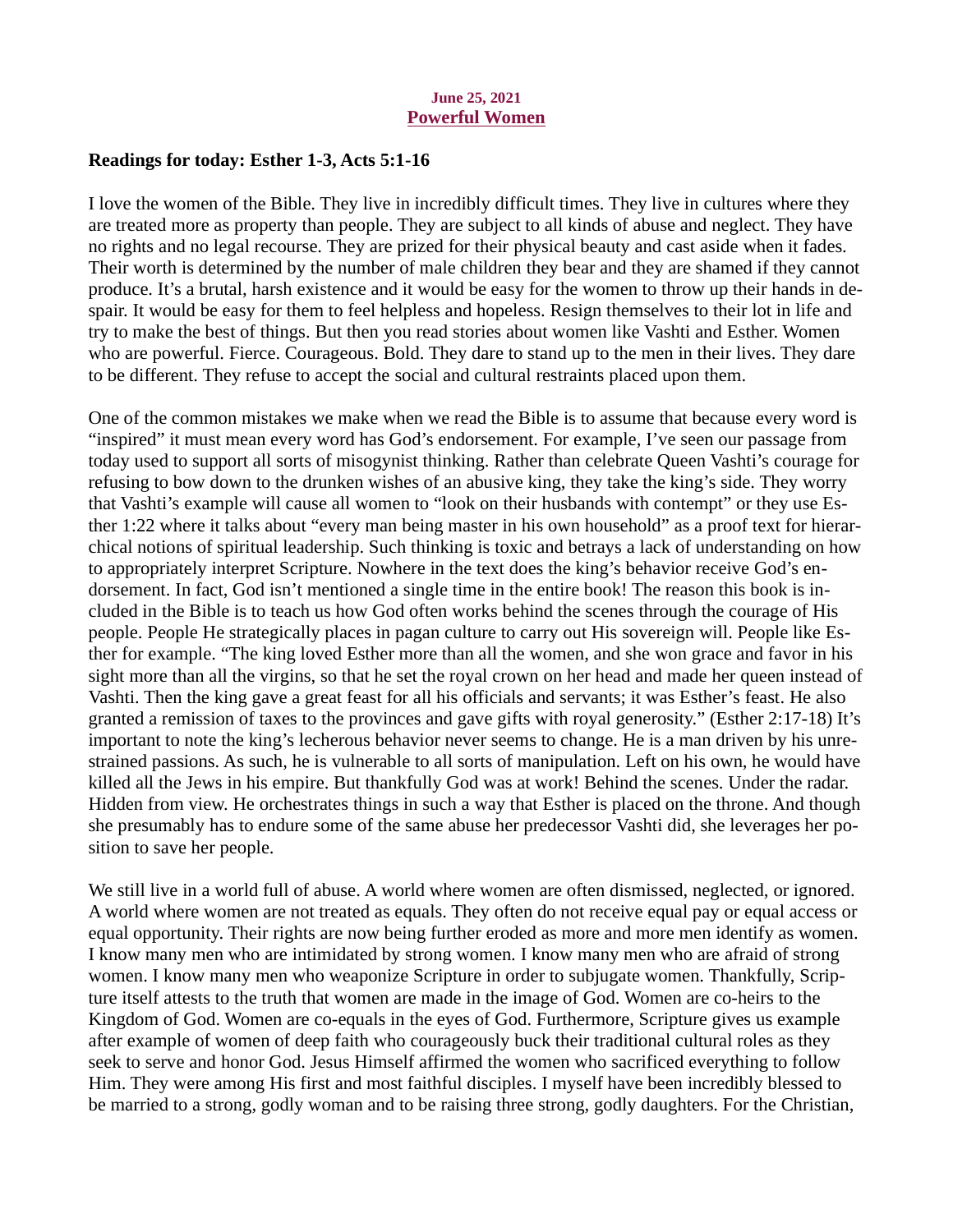"there is neither Jew nor Greek, there is neither slave nor free, there is no male or female, for we are all one in Christ Jesus." (Gal. 3:28)

Readings for tomorrow: Esther 4-6, Acts 5:17-42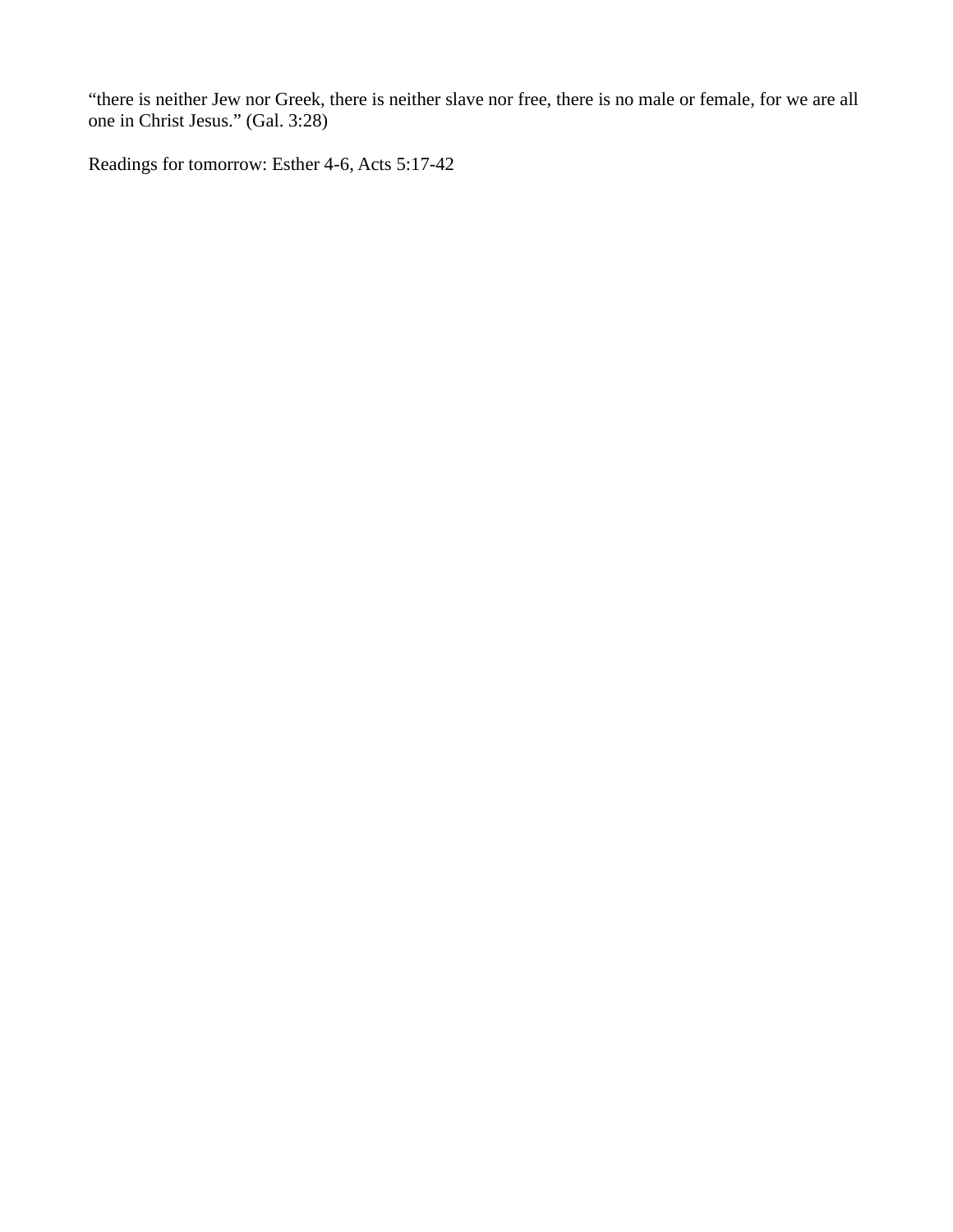### June 26, 2021 Suffering for Christ

## <span id="page-9-0"></span>Readings for today: [Esther 4-6, Acts 5:17-42](https://www.biblegateway.com/passage/?search=Esther+4-6%2C+Acts+5%3A17-42&version=ESV)

"Indeed, I count everything as loss because of the surpassing worth of knowing Christ Jesus my Lord. For his sake I have suffered the loss of all things and count them as rubbish, in order that I may gain Christ and be found in him, not having a righteousness of my own that comes from the law, but that which comes through faith in Christ, the righteousness from God that depends on faith— that I may know him and the power of his resurrection, and may share his sufferings, becoming like him in his death, that by any means possible I may attain the resurrection from the dead." (Philippians 3:8-11)

Something very powerful takes place when we share in the sufferings of Christ. The Apostle Paul experienced it as did the Apostles Peter and John and the new believers in Jerusalem. Christians throughout the ages have experienced it in places like Russia, China, Uganda, and Ethiopia. I have had the privilege of meeting many of them. Over the past ten years I have personally trained hundreds of church planters in the Horn of Africa. Many of them bear on their bodies the scars of the persecution they face on a daily basis. They've been threatened. Beaten. Shot. Stabbed. Imprisoned. Some of them have even died in the field. And still they go. When I ask them how I can pray over them, they never ask for personal safety but always for boldness to preach the gospel in the face of the opposition. It is deeply humbling and inspiring.

I think about these men and women when I read Acts 5. I love the boldness of those first believers. Peter and John are arrested, imprisoned, and tried for preaching about the resurrection of Jesus. They were not among the elite. They had no wealth. No power. No education. They were just ordinary men whom God used to proclaim an extraordinary message. The gospel stirred up the city - as it always does - and threatened those in power - as it always does. So Peter and John were threatened. They were roughed up. They were imprisoned. They were put on trial. But they return home praising God for the opportunity to share in the sufferings of Christ. They praised God for the persecution. Praised God for His sovereign will and plan. Praised God for the opportunity to proclaim the gospel. "Then they left the presence of the council, rejoicing that they were counted worthy to suffer dishonor for the name. And every day, in the temple and from house to house, they did not cease teaching and preaching that the Christ is Jesus." (Acts 5:41-42)

What do you pray for when you come against opposition? What do you pray for when you experience suffering and hardship? What do you pray for when you are in pain? For most of us, I imagine we pray for relief. Healing. Safety. Comfort. These are not necessarily bad things to pray but they certainly are not the most important things. The Apostle Paul experienced all these things and more in his life. He was mistreated, abused, left for dead. He gave up his home. His family. His livelihood. He sacrificed everything for the sake of knowing and serving Christ. And what did he gain in return? Christ. Peter and John and the early believers made similar sacrifices. They considered everything "rubbish" when compared to knowing and serving Christ. And what did they gain in return? Christ. What if - instead of safety and security - you prayed for boldness to proclaim the gospel? What if - instead of comfort and peace - you prayed for courage to share your faith? What if - instead of provision and protection - you prayed for God to use all that you are and all that you have - even your sufferings and pain - to grow His Kingdom in this world?

Readings for tomorrow: None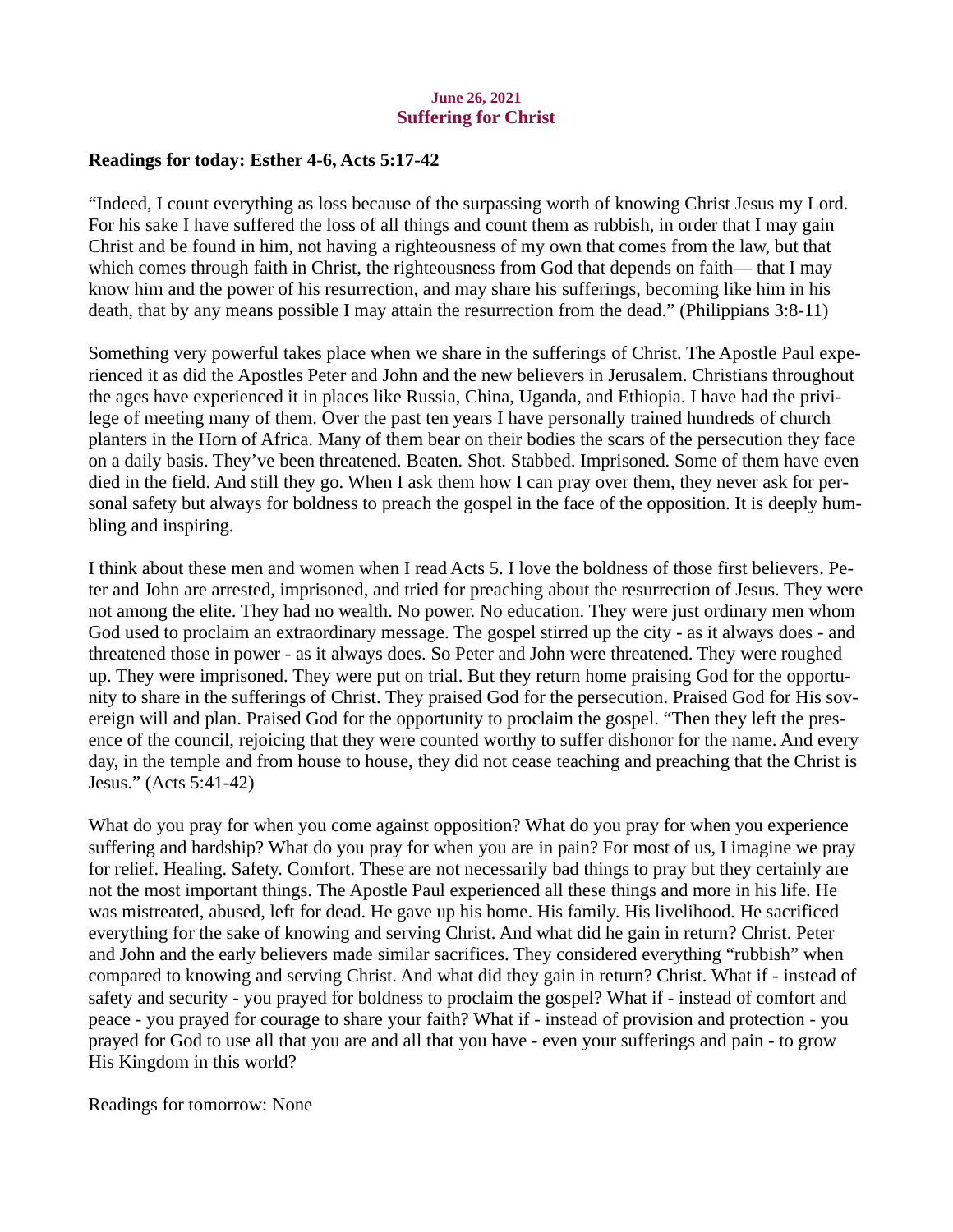## June 28, 2021 **Theodicy**

# Readings for today: [Esther 7-10, Job 1-2, Acts 6:1-7:22](https://www.biblegateway.com/passage/?search=Esther+7-10%2C+Job+1-2%2C+Acts+6%3A1-7%3A22&version=ESV)

Where is God in the midst of suffering? Why does He allow it? Is He complicit in it? Is there a point to it all? These questions are universal. Every single human being from every culture in every time and place has asked them. And all of the religions of the earth have attempted answers. The pagan witch doctors I've met in Ethiopia believe suffering happens because we displease the gods. We fail to make the right sacrifices. Fail to say the right magical incantations. Fail to humble ourselves before the right gods at the right times in the right ways. So they grow angry and they punish. The gods of the fields withhold their crops. The gods of the weather withhold the rain. The gods of the earth shake the very ground. On the flip side are my Buddhist friends for whom suffering is more of an illusion. A sign we are too tied to the cravings of this world. The way we deal with suffering is meditation which leads to a nirvana-like state that places us beyond suffering altogether. So how do Christians handle suffering?

The Book of Job is one, long extended answer to this important question and it forces us to confront some uncomfortable truths. First, God is sovereign. The Book of Job ultimately is not about Job. All agree Job is righteous. All resonate with Job's suffering. All feel Job's pain. He is us. We are him. Everyone who has experienced deep suffering in their lives can identify with this man. But the Book of Job makes it clear that Job's suffering is not the primary point of the story but rather how his suffering points us to the greater reality of God. It forces us to grapple with God's nature and character. It implicitly and intentionally raises fundamental questions like is God sovereign? And if He is, can He be trusted? Job's life is indeed marked by incredible sorrow and pain. He loses everything he has seemingly overnight. All that he has worked his entire life for is gone in an instant. Including his precious children. It's a brutal scene that plays itself out to this day all over the world. Tragedies strike. Natural disasters hit. Lives are lost and livelihoods go up in smoke. So what are we to make of these things? We certainly struggle to make any sense of them in this world so what Job does is give us a glimpse beyond the dimensions of this life into the dimensions of heaven where a scene is playing out that brings us face to face with the sovereignty of God.

Satan appears before God's throne. He has come from walking to and fro on the earth. Destruction and devastation in his wake. We catch a glimpse here into this fallen angel's pride and arrogance. The very fact that God doesn't obliterate him where he stands is itself stunning. But God has a greater end in mind. A greater purpose. He is going to use humankind (as He always does) to demonstrate His glory and power and victory over Satan and sin and death. So He baits Satan by asking him about Job. Satan takes the bait hook, line and sinker. God, in His majestic sovereignty, allows Satan to go after Job but always within limits. "Behold all that he has is in your hand. Only against him do not stretch out your hand." "Behold, he is in your hand. Only do not take his life." And Satan plays his part with gusto. Relentlessly taking away all that Job has. Relentlessly attacking Job's health and well-being. Job's suffering is so great, his own wife tells him to "curse God and die." His three closest friends don't even recognize him. And yet in all these things, Job did not sin.

What we will learn throughout this book is that what Job treasures most - even amidst his anguish and pain and suffering and anger and questions and doubts and fears - is God Himself. More than his possessions. More than his children. More than his marriage. More than his health. Job treasures God. Job worships God. As John Piper writes, in the suffering of Job, "the superior worth of God becomes evident to all." What God cares most about is His own glory and our primary role as human beings - creatures made in God's own image - is to bring Him glory and declare His praises in this world and the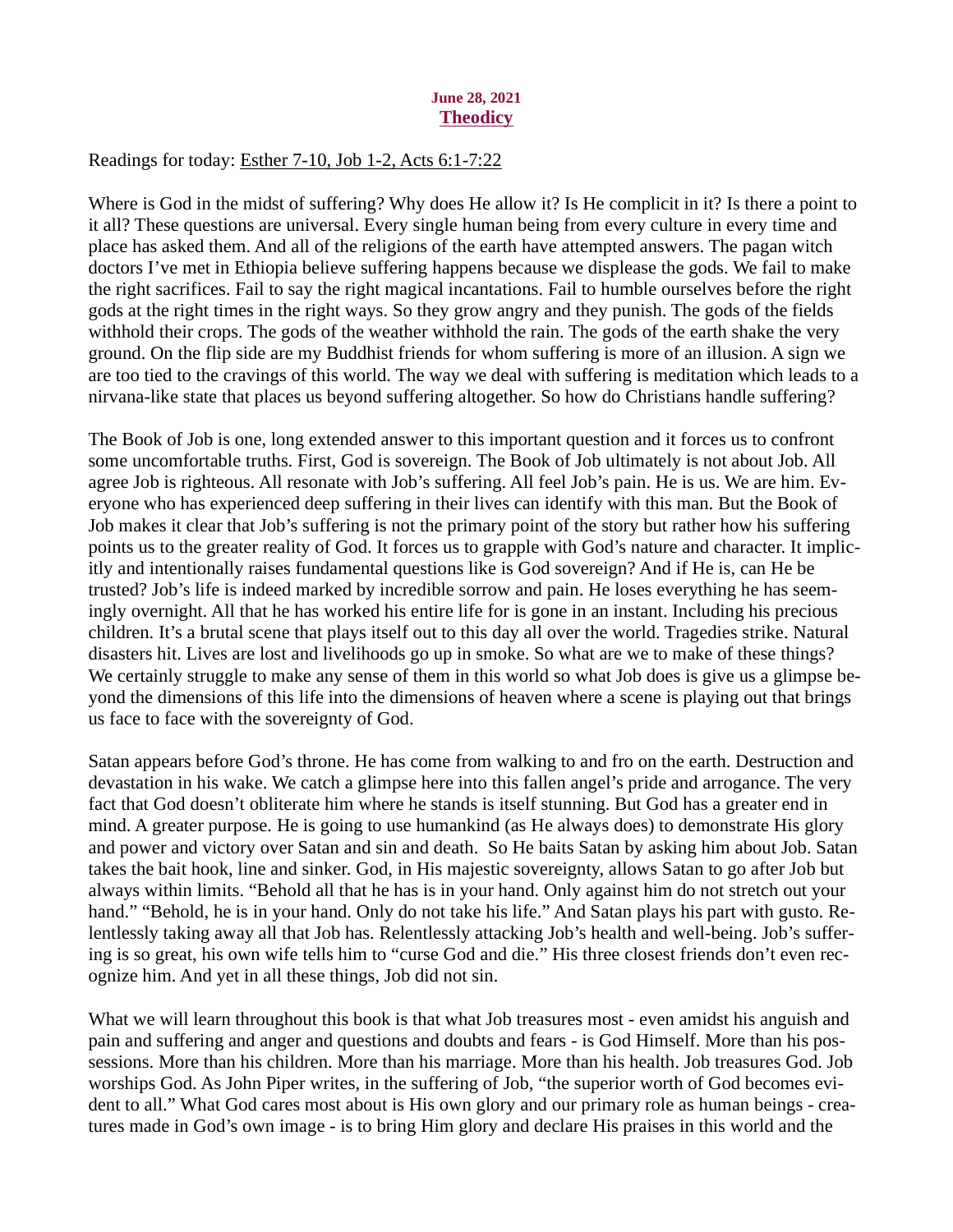next. And lest we think we are simply caught up in some divine ego trip, let's remember God is not like us. His ways are higher than our ways and His thoughts higher than our thoughts. He is infinite and we are finite and He sees things from His perspective that we simply cannot know or ever understand.

So where does that leave us? At the mercy of a cold and uncaring God who will strike at us at a whim? No. God loves us. Deeply. Dearly. Completely. And we bring Him great joy when we remain steadfast in our faith amidst our suffering. We bring Him great glory when we praise Him amidst our pain. Imagine the scene in heaven when Job utters his cry of victory, "Naked I came from my mother's womb, and naked shall I return. The Lord gave, and the Lord has taken away; blessed be the name of the Lord." Imagine the utter shame of Satan as he stands before Lord and the throngs of heaven join Job in his declaration of praise! Imagine his horror as all his evil plans come to naught in the face of true faith! Satan has been defeated!

Now fast forward several centuries. Imagine the same scene playing out before God as Satan comes to test His Son. Imagine the Father giving His Son over into Satan's hands. This time without limits. This time no holds barred. Imagine Satan's delight in the Garden as the Son begs for another way. Imagine Satan's joy as he watches the Son suffer on the Cross. And then imagine Satan's horror as the Son cries out, "It is finished! Into your hands I commit my spirit!" The cry of victorious faith coming at the point of death! Satan is defeated! This time once and for all! As Tim Keller has put it, Jesus is the greater Job who takes on our suffering in order to bring ultimate glory to the Father. And the Father vindicates the Son by raising Him from the dead just He will vindicate Job by restoring all he has and more.

Where you are you struggling today? What suffering have you had to endure in your life? How are you clinging to faith in the midst of it all? Would your perspective change if you saw your life as a trophy through which God displays His glory and grace? Do you believe God is sovereign over your pain? Do you believe God can be trusted even when you suffer?

Readings for tomorrow: Job 3-6, Acts 7:23-34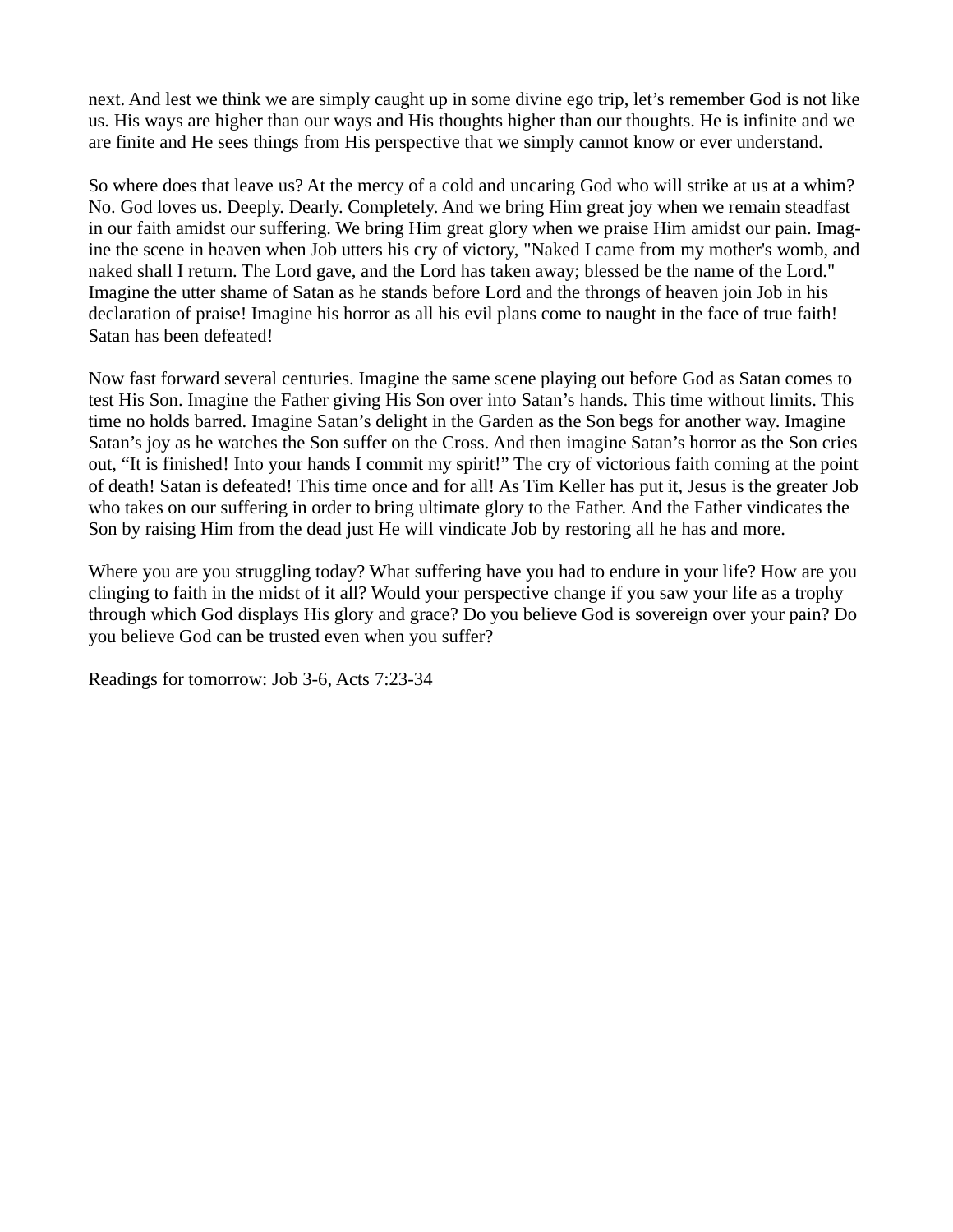### June 29, 2021 Vulnerable before God

<span id="page-12-0"></span>Readings for today[: Job 3-6, Acts 7:23-34](https://www.biblegateway.com/passage/?search=Job+3-6%2C+Acts+7%3A23-34&version=ESV)

The true test of any relationship is vulnerability. How vulnerable can you be before that other person? How much can you share? Can you reveal your doubts and fears to them without being judged or condemned? You know, for years I struggled to be vulnerable before God. I was afraid to raise my doubts. I was afraid to talk to Him about how I was really feeling. I was afraid He would punish me or judge me or condemn me. This impacted my prayer life deeply. I found myself praying prayers that were not truly honest. I found myself speaking words that were not my own. It felt like I was often going through the motions which is probably why my prayer life was so dull and lifeless. I would read passages where Jesus would say things to His disciples like, "O you of little faith!" and it made me wonder if I could be real with God about my fears and failures. I would see so be condemned in the Bible because they doubted God's power or His purpose or they questioned His nature and character. Then I read the Book of Job.

Job is raw. It is real. It is honest. It's why it has such a hold on our imaginations. We love Job because he is us in many ways. Job is me when I lost my first child and railed at God in my grief. Job is me when the church plant I was leading imploded, leaving me broken and wounded and questioning my call. Job is me when my wife came to me during that season to tell me she was feeling so disconnected from me due to my neglect and something needed to change immediately. I remember shaking my fist at God night after night as I paced the living room of our home. I couldn't sleep. I could barely eat. I was so angry. So full of fear and anxiety. So broken over what had happened. And I blamed God for it all. Job is me when I come face to face with extreme suffering in places like Yabelo, Ethiopia or Kitgum, Uganda. Overwhelmed by the needs, I cry out to God. I wonder why He allows such pain. Job is me when I listen to stories of those who've been abused or terrorized or oppressed and I rage at God at the injustice. Why doesn't He step in and do something about all the evil in the world. In my darkest moments, I have even prayed like Job for the Lord to simply take me home. Take me from this world of pain and heartache and suffering to His world where I can be truly free and truly healed.

Job gives us permission - dare I say even encouragement - to be real before God. Vulnerable before the One who loves us more than we can ever imagine. The Book of Job stands as an invitation for us to enter into God's presence as we are. Not as we should be. Not as we ought to be. Not as we so often pretend to be. But as the broken and messed up people we truly are. As much as it hurts to read, I love Job's honesty…"Finally, Job cursed the day of his birth by saying to God: Blot out the day of my birth and the night when my parents created a son. Forget about that day, cover it with darkness, and send thick, gloomy shadows to fill it with dread. Erase that night from the calendar and conceal it with darkness…Why didn't I die at birth? Why was I accepted and allowed to nurse at my mother's breast? Now I would be at peace in the silent world below…I wish I had been born dead and then buried, never to see the light of day. In the world of the dead, the wicked and the weary rest without a worry….Why does God let me live when life is miserable and so bitter? I keep longing for death more than I would seek a valuable treasure. Nothing could make me happier than to be in the grave." (Job 3:1-6, 11-13, 16-17, 20-22) Job reminds us that faith is a gritty enterprise. It requires us to hold on with a whiteknuckle grip when everything around us seems to be falling apart. Sometimes things get to the point where we are barely holding on by our fingernails and yet even that is still faith. This, of course, is what Job's friends fail to understand. Sadly, it's also what the church often fails to understand. Depression doesn't signal a lack of faith. Suffering doesn't mean we've necessarily done something wrong.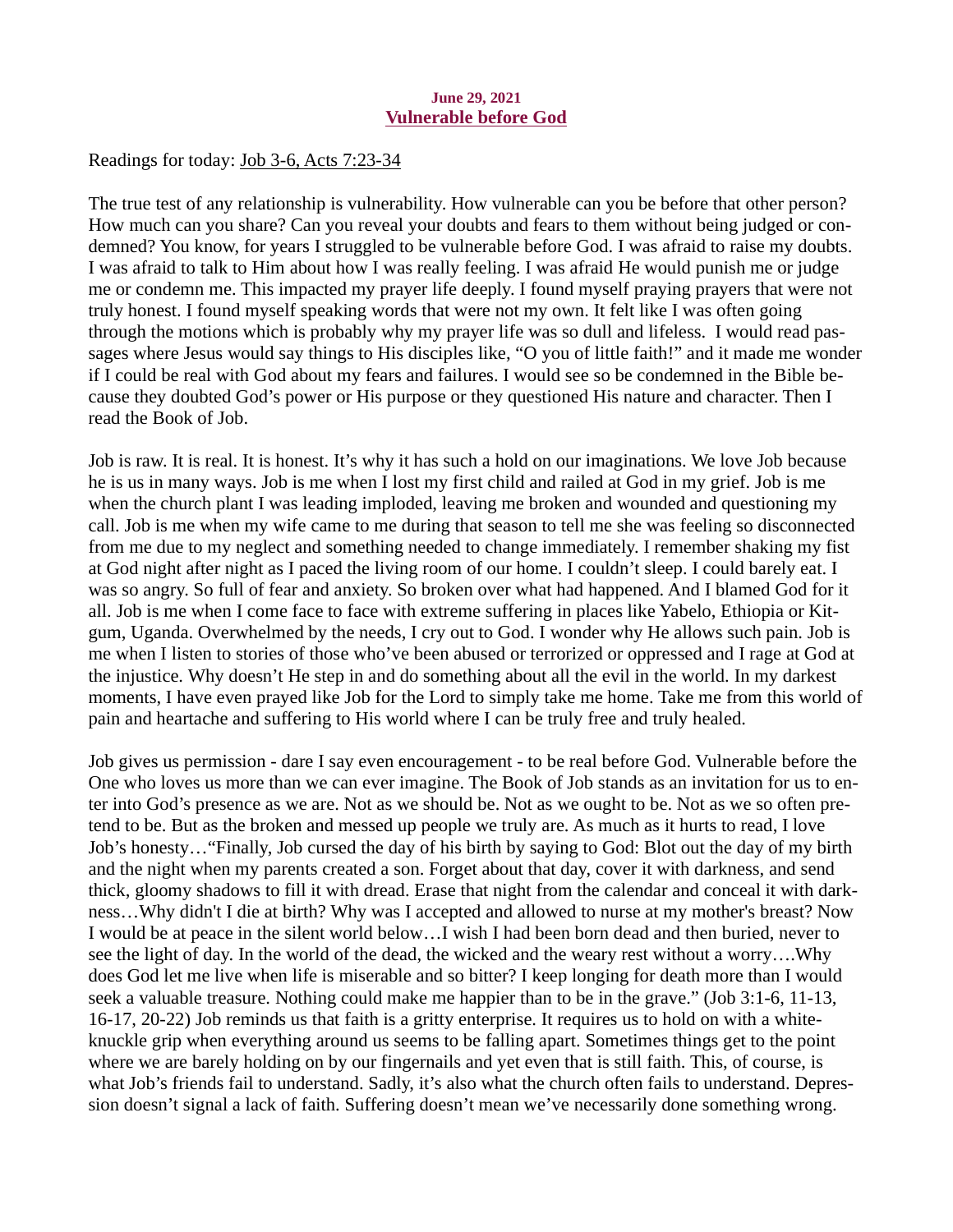Anger doesn't offend or scare God. On the contrary, being gut-wrenchingly honest before God about how we feel is the greatest act of faith one can possibly muster.

In the darkest moments of my life - what the ancients called the "dark night of the soul" - I have found God waiting for me. When I've shaken my fist in anger at Him and raged against how things have turned out in my life, I have found God holding me until I finally collapse in His arms in exhaustion. When I've suffered and been broken and wounded by the tragic events of my life, God has knelt down with me in the ashes and spoken words of comfort and peace over me. Friends, you are safe with God. You are secure with God. He longs to gather you like a hen gathers her chicks under her wings. As the wonderful song says, "When I feel my faith will fail, He will hold me fast."

Readings for tomorrow: Job 7-9, Acts 7:35-8:3